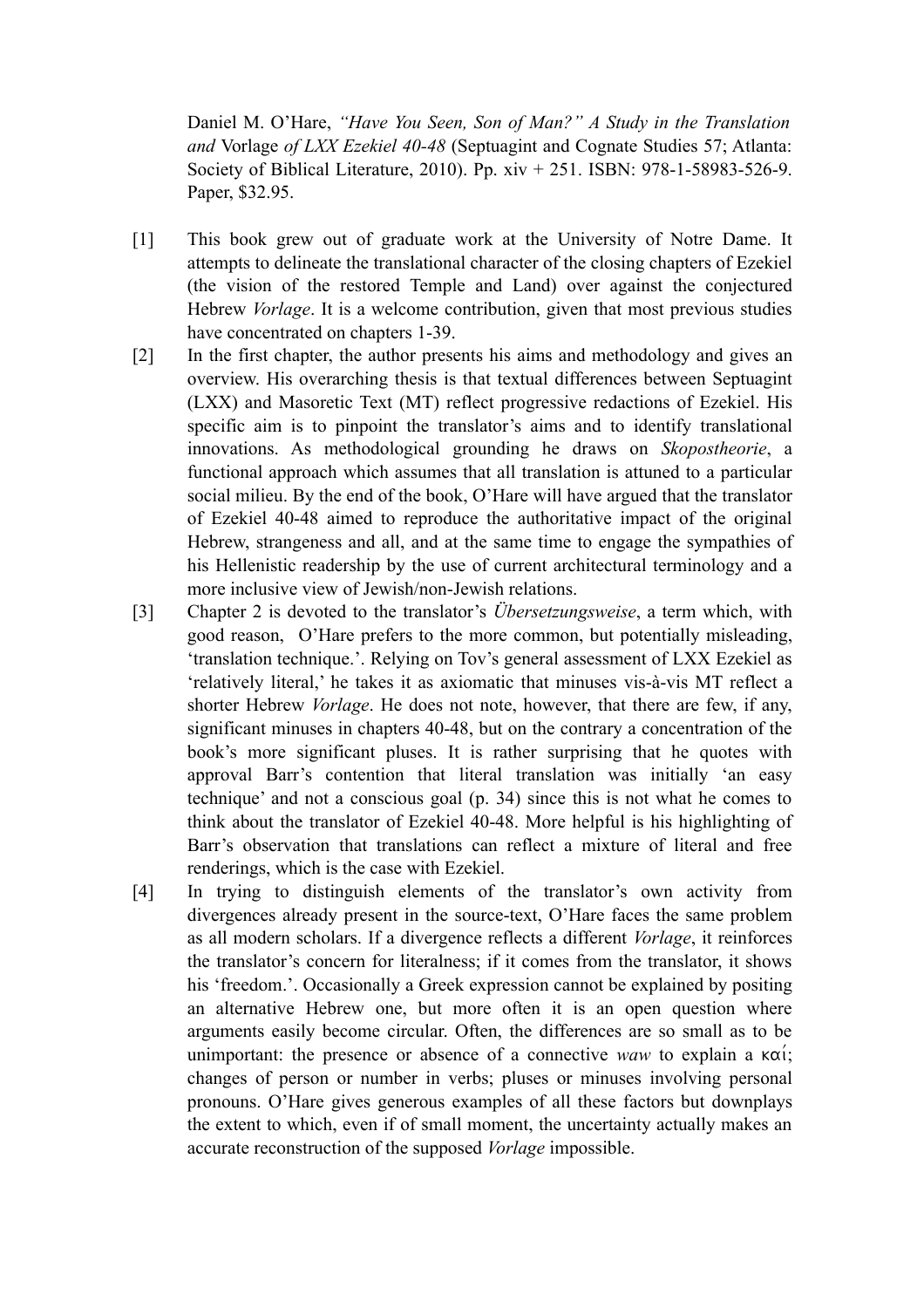- [5] To assess the translational style, O'Hare uses Troxel's four characteristics of literalness: lexical stereotyping; syntactic mirroring; adherence to Hebrew wordorder; and quantitative rendering. In all but the first element he finds a high level of congruence, with the translator sticking closely to his source-text, reproducing as far as possible in Greek its grammatical and semantic structures and its wordorder (what in *Skopostheorie* constitutes a 'philological' rendering). The translator's aim, O'Hare suggests, is 'to move the readers towards the sourcetext by reproducing its linguistic structures and so emphasise its divine authority' (p. 41). There are, however, 'counter-examples' which – usually for 'momentary clarity' (p. 71) – show that the 'generally faithful approach' was not the translator's only *modus agendi* and could be overridden to avoid incomprehensibility. The assumption that, for a prophetic book to be 'authoritative,' it must be comprehensible is open to question; Barton, Brock and Leonas, for instance, have all drawn attention to a marked tolerance for obscurity among readers of sacred texts. But with regard to Troxel's first criterion –- lexical variation –- O'Hare makes a significant contribution to our understanding of this translator's method, for he shows how much more innovative he is in this regard than in the other three areas.
- [6] Chapter 3 tackles the question of the *Vorlage* (LXXV). O'Hare accepts Aejmelaeus's axiom that where a translation can be seen as predominantly literal, any substantial divergence from MT will normally reflect the *Vorlage* and not the translator's work. He starts from the fact that there are textual differences between MT and LXX Ezekiel as a whole, with LXX often witnessing to a shorter Hebrew text (taken also to be earlier). So the assumption that the *Vorlage* of chapters 40-48 also contained 'earlier' readings is in line with the wider picture. It is somewhat confusing to call these 'secondary' by contrast with MT which is tacitly taken as the default even though  $LXX<sup>V</sup>$  is characterised as 'earlier.'. This introductory paragraph could have been expanded to make the conjectured textual relationships clearer (pp. 70-71).
- [7] O'Hare then examines in detail some of the pluses in 40-48. Under the heading 'simple transfer of meaning,' he considers pluses which echo other passages in chapters 40-48 (for instance, 40:6 is assimilated to 40:22, 26). These are categorised as 'small pluses,' added to the *Vorlage* to iron out difficulties (p. 80). I am not convinced that they could not have been explanatory touches on the part of the translator (although 1QIsa<sup>ª</sup> shows that such changes were made in Hebrew). The main problem is the absence of agreed criteria for what constitutes a 'substantial divergence' and so unlikely to have come from the translator. Aejmelaeus's maxim referred to above is offered as a working hypothesis, not as a proven fact. Each case needs to be considered on its own merits. So in LXX Ezek 40:6, I wonder whether specifying that there are 'seven' steps is really 'substantial' and beyond the 'freedom' of a literal-minded translator. Another point which from now on detracts from the argumentation in numerous places is that O'Hare speaks confidently of 'LXX<sup>V</sup>' when he really means only LXX; that is, he presents the Greek text and equates it with its presumed Hebrew source (with occasional small essays at retroversion). He refers, for instance, to 'the plus בני ישראל in LXX<sup>V</sup>' (44:13) as though such a text actually existed. This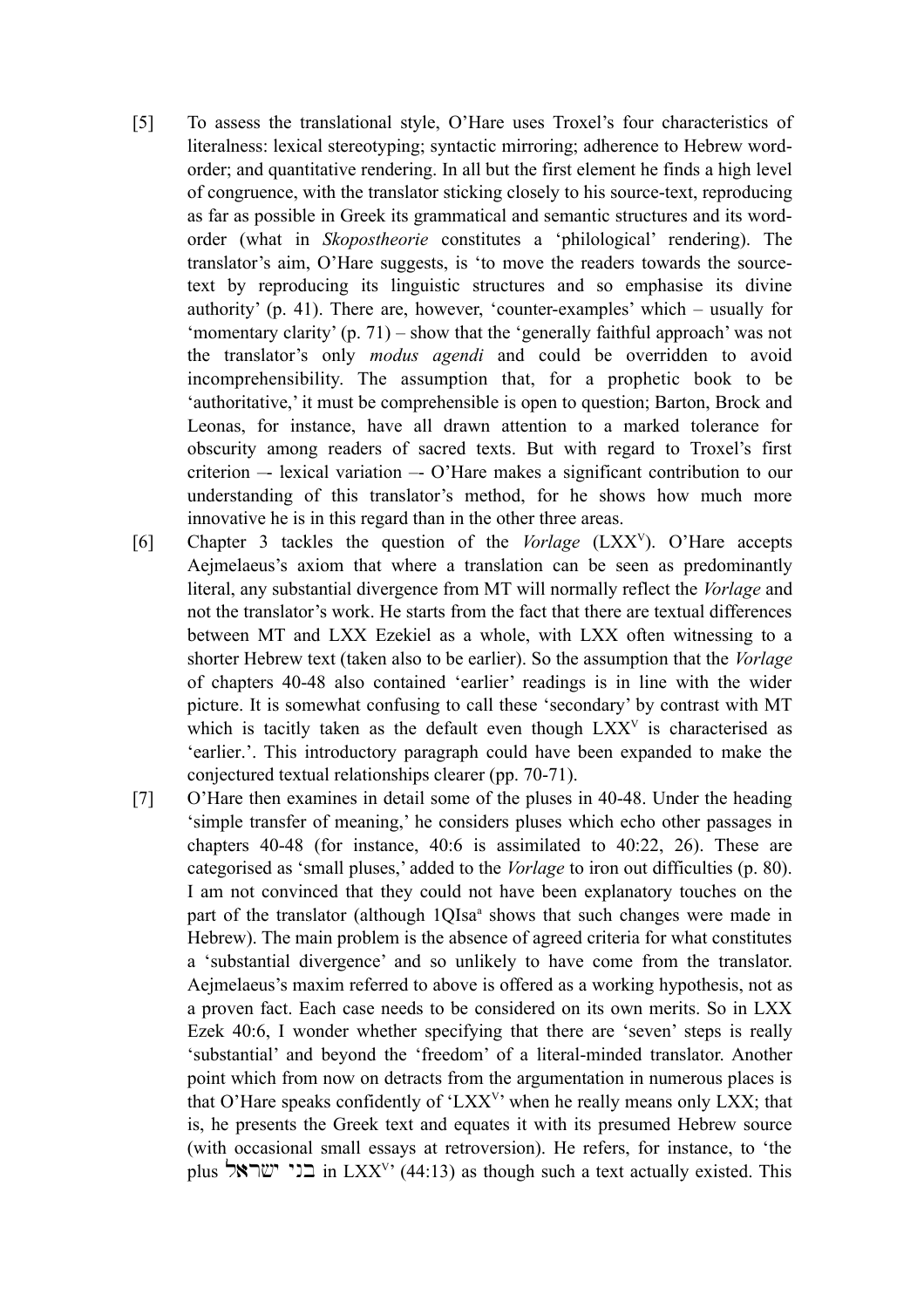seems methodologically imprecise: the Greek text should be examined as such and only then related to a putative *Vorlage*. On the other hand, the various passages are carefully discussed and the arguments are often convincing or at least plausible. O'Hare must be commended too for providing his own translations and not simply falling back on NETS. Further examples link these chapters with other parts of LXX, especially the Pentateuch, for instance 44:13 where passages in Lev 22:15 or Num 5:9 may have suggested themselves to redactors.

- [8] A second type of plus, 'addition of new material,' involves short glosses for clarification. These are interesting for what they suggest about the purity of Temple practices (for instance 40:38-40, concerning the disposal of sacrificial blood). In the case of 42:15-20, where there are a number of divergences from MT, O'Hare for once bases his argument on lexical features, as well as on his *a priori* position. He argues that  $\tau$ ου έν διατάξει του οίκου reflects a Hebrew phrase, added to explain a potentially ambiguous  $\overline{\triangleright}$ . This is deemed preferable to taking the phrase as a Greek gloss on  $\tau \circ \hat{v}$  προτειχίσματος since this expression 'is perfectly comprehensible as part of the translator's portrait of the temple complex' (pp. 106-107). The force of the argument is, however, lessened when one learns that in fact  $\pi \rho \sigma \tau \epsilon$  (xis not generally associated with sacred architecture in Greek sources' (p. 164). Would not this have lent itself to attracting an explanatory gloss *in Greek*? Despite this weakness in the actual argument, however, the appeal to lexical features and their relative intelligibility is emphatically the way this kind of discussion should be approached (there are further examples on pp. 94, 107). Whatever the nature of the *Vorlage*, an interesting outcome is LXX's emphasis on the increased status of the Zadokite priesthood and the holiness of the Temple (p. 122).
- [9] A final type of plus, designated 'pastiche,' consists of a cluster of pluses, as in 43:2-3. Here there is an echo of Ezek 1:24, and also of Ps 67(68):18, arguably going back to a Hebrew adaptation (p.134). O'Hare suggests that, together with MT Ezek 1:24, LXX<sup>V</sup> of Ezek 43:2-3 reflected an early stage in the development of *merkabah* traditions (as found also in, for instance, 4Q405). This is a very interesting discussion.
- [10] In Chapter 4, O'Hare examines the 'near' and 'far' contexts revealed by LXX. By 'near,' he means passages elsewhere in Ezekiel and by 'far,' those occurring in other books, especially the Pentateuch. His aim is to distinguish the 'goals' of the scribes who 'supplemented' LXXV (probably members of the Zadokite priesthood) from those of the translator; in other words, to identify elements which need not be attributed to textual changes in the *Vorlage*. He identifies two areas: a concern for cultic purity which goes beyond that of MT and which affects the choice of some technical terms; and the adoption and adaptation of some Pentateuchal sacrificial terminology (notably  $\delta_1 \alpha \sigma \tau \eta \mu \alpha$ , a recurring choice for no less than eight different Hebrew terms and possibly influenced by 1Kgs 6:6). He has a sound critique of S. Daniel in his discussion of  $\theta$ u $\sigma$ ( $\alpha$  and  $\mu$ αναα as renderings of  $\Pi$ Π) in 45:24-25 (although  $\mu$ αναα can hardly be a *transliteration* of hxnm, which is what O'Hare seems to say). He also demonstrates ways in which the translator uses Pentateuchal terminology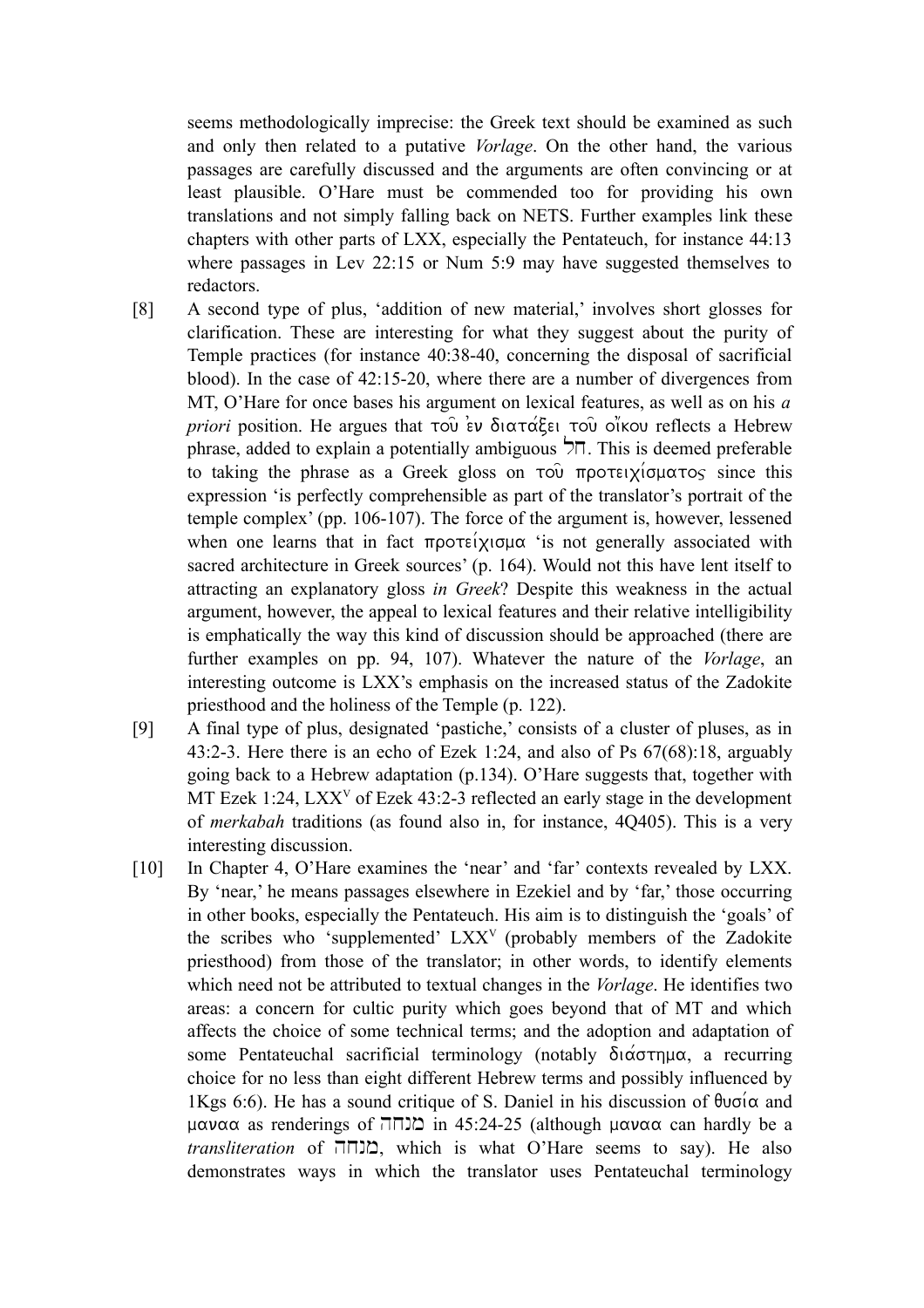selectively, with some 'relatively independent' uses to preserve Ezekiel's distinctive *halakah* (pp. 155-156).

- [11] Finally, in Chapter 5, O'Hare examines ways in which the translator made concessions to contemporary culture, mainly by adopting Hellenistic architectural terms for the (often obscure) Hebrew ones, and occasionally by small adaptations which modify the somewhat negative attitude of MT Ezek 40- 48 to non-Jews. The section on Hellenistic architectural terms is detailed and informative. O'Hare shows the kind of resonances these terms would have had for a contemporary readership and suggests that they would have enhanced the image of the Temple and its cult as the translator sought to 're-idealize the symbolic world' of the Hebrew text (p. 159). There is thus, in this restricted way, a counter-movement to the 'distancing' effect created by the translator's adherence to Hebraic grammar and syntax. Concerning the terms  $\epsilon \xi \epsilon \delta \rho \alpha$  and  $\pi \epsilon \rho' \pi \alpha \tau \sigma$ , O'Hare interestingly demonstrates the translator's concern to make connections with the Greek world of learning and philosophy, thus portraying his Zadokite scribes as learned and Jews in general as philosophers (this is further developed in the Conclusion).
- [12] Concerning Gentile participation in the restored cult, O'Hare suggests that a negative attitude is found only with regard to unfitness to be sacred ministers, and not towards Gentiles *per se*. He finds a few hints of a slightly more inclusive stance in LXX Ezek 47:13, 21-23. In 47:13 the plus  $\pi \rho$ oon $\lambda \nu$  seems to create an additional tribe to the standard twelve, though O'Hare does not think this was intended. The plus is assumed to originate in Hebrew but I wonder whether it could not just as well have been a clarifying touch from the translator, given that  $\epsilon v$   $\tau$  $\circ$  $\epsilon$ ,  $\tau$  $\rho$  $\circ$  $\sigma \rho \lambda \nu \tau \circ \iota$  (*really)* follows immediately; the repetition of the noun hardly constitutes a 'substantial plus.'. Whatever the truth, the fact is that LXX provides an innovation vis-à-vis MT about the reintegration of foreigners (rather quaintly called 'guests' as in NETS). If, however, the plus was already in the *Vorlage*, the rendering tells us nothing about the *translator's* attitude as distinct from that of his *Vorlage*. In 47:13 O'Hare argues that  $\pi\rho\acute{o}$  $\sigma\beta$  $\epsilon\sigma\varsigma$  is not the result of the translator's failure to recognise the name of Joseph in Pswy, but a deliberate ploy to include foreigners, in line with his own more open interpretation of Ezekiel's attitude. This argument is surely circular: the point is to prove that such an attitude exists. The comment that it is significant that the Gentiles are included at all doers not really apply only to LXX here, since there is some inclusivity at least in MT. O'Hare's third argument concerns 47:8 where the renderings הגלילה and hy  $\Gamma \alpha \lambda_1 \lambda_2 \alpha_1 \alpha_2$  and  $\Delta \rho \alpha_2 \beta_1 \alpha_3$  are taken to extend the effects of renewed fertility beyond the limits of Palestine proper. There is an interesting comparison with Letter of Aristeas 116-120, another passage which perhaps points to 'a tradition of Hellenistically-influenced idealized geography' (pp. 185-187). The argument is persuasive for  $A \rho \alpha \beta i \alpha$  since this is the only occasion when  $\Box \Box \Box$  is equated with a defined geographical area, rather than with words meaning 'desert' or 'wilderness.'.
- [13] The main threads are pulled together in the concluding chapter. O'Hare reiterates his conviction that, in general, the consonantal text of MT Ezekiel represents a